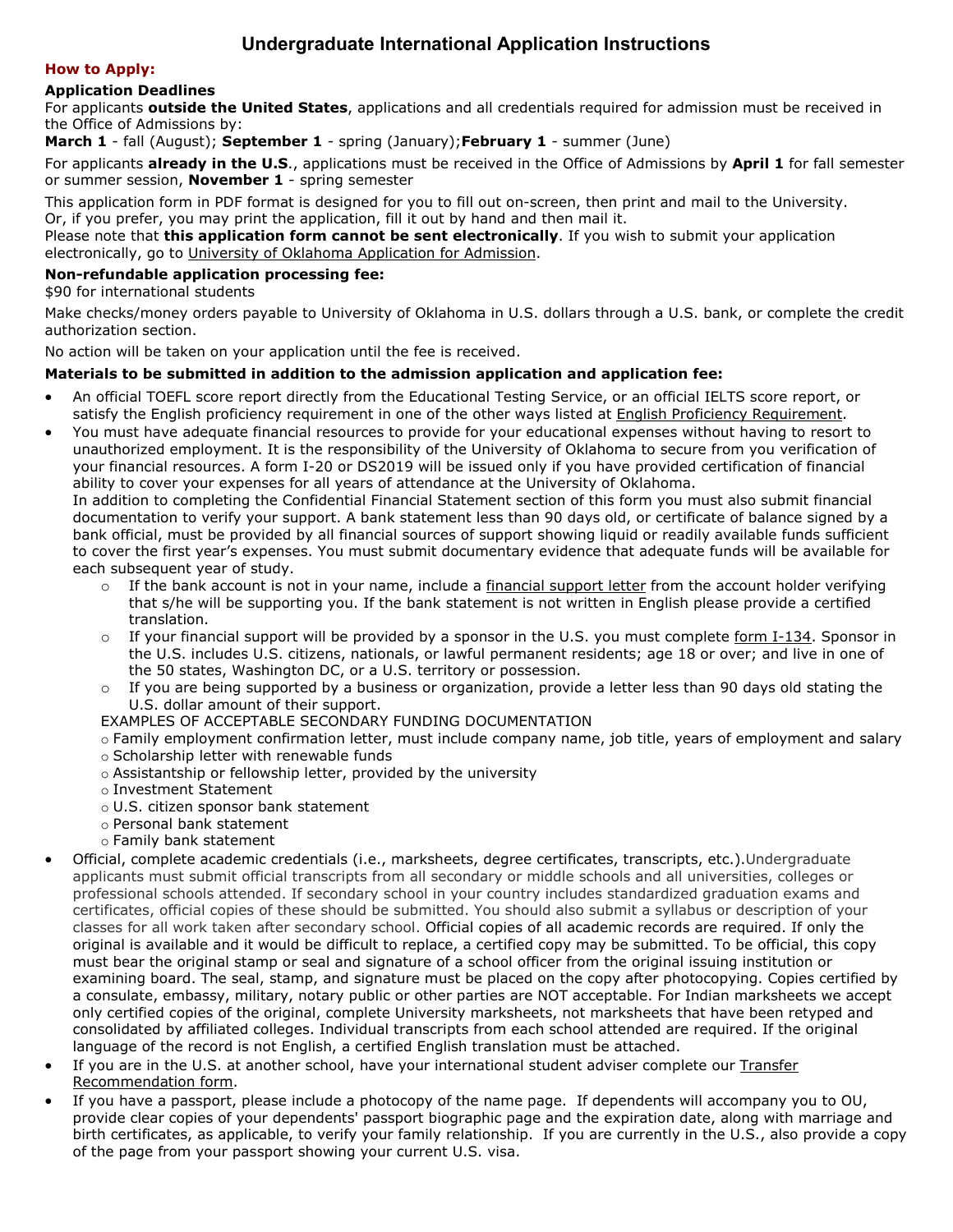# **Undergraduate International Application Instructions**

If you are applying for the OU Norman campus mail materials to: University of Oklahoma Office of Admissions 1000 Asp Avenue Room 127 Norman OK 73019-4076

If you are applying for OU-Tulsa campus mail materials to: University of Oklahoma-Tulsa Admissions and Records 4502 E 41st ST room 2C11 Tulsa OK 74135-2512

# **Completing the Application Form:**

### **Name**

Provide your legal name. All application materials are filed in our office alphabetically under the "last" (family) name on the application. If this is not the final word in your name, please underline, circle or capitalize it. It is extremely important that all correspondence, forms, transcripts, etc., use the same name and spelling. Materials often cannot be matched when use of the name is inconsistent.

# **Other Names Under Which Your Records May Appear**

List any other names under which your transcripts or test scores may appear.

### **Student Information**

Social Security Number-is not required for admission, but it is used for IRS reporting and Financial Aid. It will not be your student ID. You will be notified of your permanent Sooner ID once it has been assigned to you.

# **Home Country Permanent Address**

List your permanent address in your home country. This is required by U.S. Citizenship and Immigration Services.

### **Mailing Address For Reply**

Enter the address to which you would like your correspondence from the Admissions office to be delivered.

### **Phone Numbers and E-mail Address**

Enter your home phone, work phone (if applicable), and e-mail address (if applicable).

# **Parent or Guardian Information**

If applicable, enter your parent or guardian information.

### **Parent or Guardian Mailing Address**

If applicable, enter your parent or guardian information.

### **Citizenship Information**

U.S. Permanent Resident: Person born outside the U.S., who has been granted legal permanent residence in the United States with an immigration visa issued by the Department of State or Department of Homeland Security. Non U.S. citizens must also complete the confidential financial statement, which is included in this application.

### **Residence Status**

If you check Resident of Oklahoma, you must provide how long you have been a resident of Oklahoma in years and months.

### **U.S. Veteran Information**

Veteran - Are you are a veteran of the United States armed forces?

### **Term You Plan To Enter the University of Oklahoma**

Indicate the term you wish to begin your studies at OU. Please be aware that if you do not enroll for the term you indicate you must reapply for a new term.

Intersession - If you wish to begin your studies during an Intersession term rather than a regular term, indicate the appropriate year and session. Please be aware that Intersession terms are short sessions between the regular terms.

### **Campus You Plan To Attend**

Indicate which campus you wish to attend. Check only one box.

### **Applying For**

Indicate which level or enrollment status you desire. Check only one box.

### **Major**

Enter the major you wish to be considered for in the first box and the major code in the second box. See Major Code sheet.

### **Pre-Dentistry, Pre-Medicine, Pre-Optometry and Pre-Veterinary Medicine**

If you plan to do pre-professional work, please indicate the appropriate code. See Major Code sheet for codes.

### **Former OU information**

If you have attended OU before, mark the YES box. If not, check the NO box. If you have previously attended OU under an assigned ID number, please provide it.

# **Last OU campus Attended**

If you have ever attended OU, indicate which campus you attended last. Indicate the dates you attended OU. Indicate whether you have earned a degree at OU. If you have earned one or more degrees at OU, indicate the degree(s), for example, BA, MS, and dates(s) you earned the degree(s).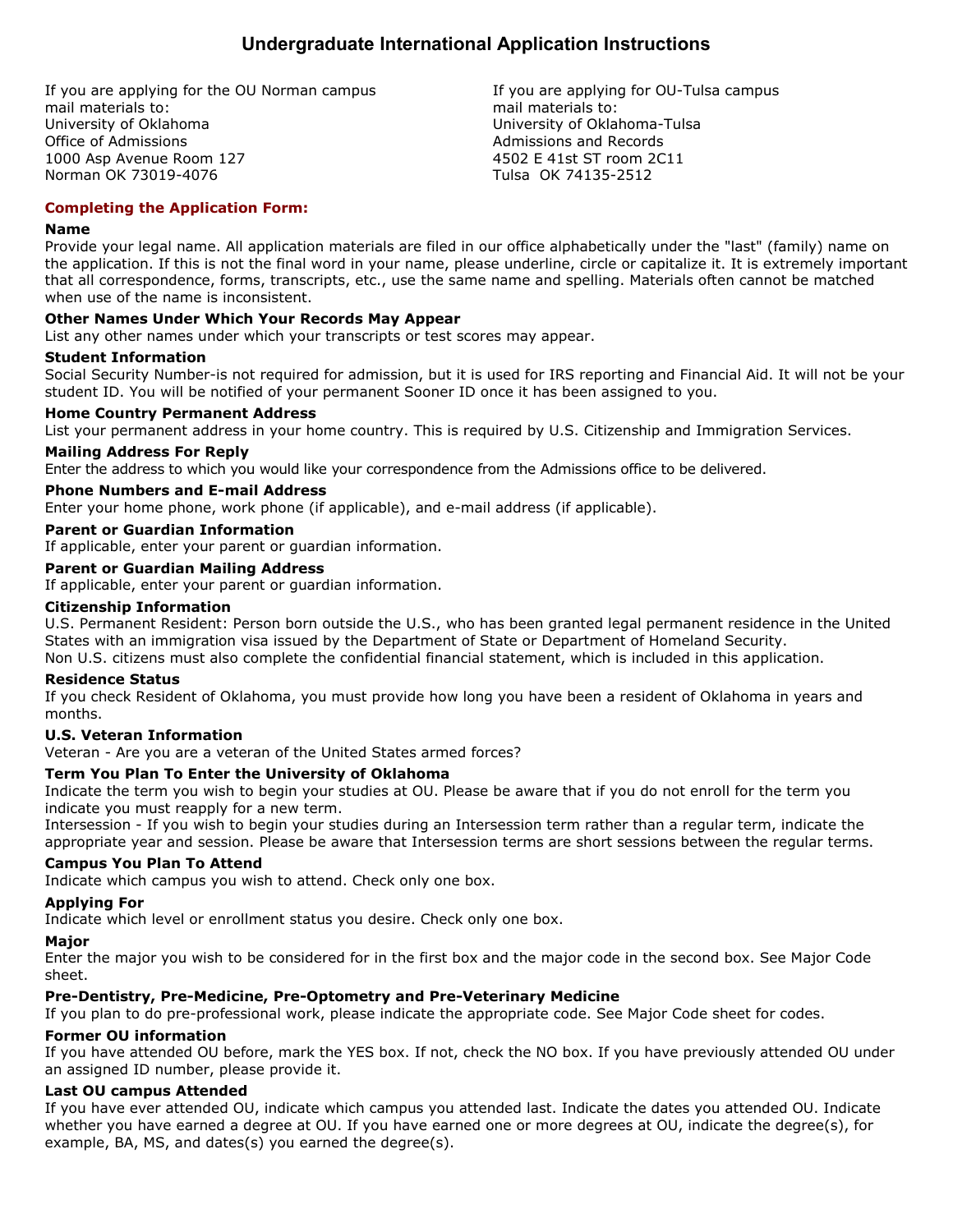# **Undergraduate International Application Instructions**

# **Parent/Grandparent Alumni Information**

If your parent(s) or grandparent(s) graduated from OU, enter the information requested.

# **High School Information/GED**

If you have graduated from high school, fill in the name of the school and date you graduated.

# **Colleges or Universities**

If you have not attended any colleges, enter NONE in the first block.

If you have attended any colleges, list all colleges or universities you have attended as well as current and/or anticipated enrollment.

Failure to list any colleges as instructed will result in expulsion from the University. If the space provided is not sufficient, list additional schools on a separate sheet.

Former OU students should list schools attended **since** leaving the University of Oklahoma including current and anticipated enrollment. Send official transcripts from all colleges or universities you have attended **since** leaving OU. If you have not attended any colleges since leaving OU write NONE in the first block.

Indicate "YES" or "NO" if you will have completed 24 hours of college-level (non-remedial or E.L.S.) coursework or a bachelors degree or higher degree from an accredited college in the United States or a country where English is the native language.

# **Confidential Financial Statement**

In addition to completing this section, you must also submit financial documentation to verify your support. A bank statement less than 90 days old, or certificate of balance signed by a bank official, must be provided by all financial sources of support showing liquid or readily available funds sufficient to cover the first year's expenses. You must submit documentary evidence that adequate funds will be available for each subsequent year of study. Show the financial sources and amounts (in U.S. dollars) that you will have to cover all educational and living expenses for you and all dependents accompanying you for each year of attendance (Bachelor's – 5 years, Master's – 3 years; Ph.D. – 5 years; LLM—1 year).Please be sure to sign and date the bottom of the CFS.

# **Mandatory Information, Signature and Affirmation**

You must respond to all questions and statements in this section. Failure to do so will delay the processing of your application.

Once you have printed the application, sign and date it where indicated if you agree to the affirmation.

### **Credit Card Information**

Complete this section if you want to pay the admission application processing fees by credit card.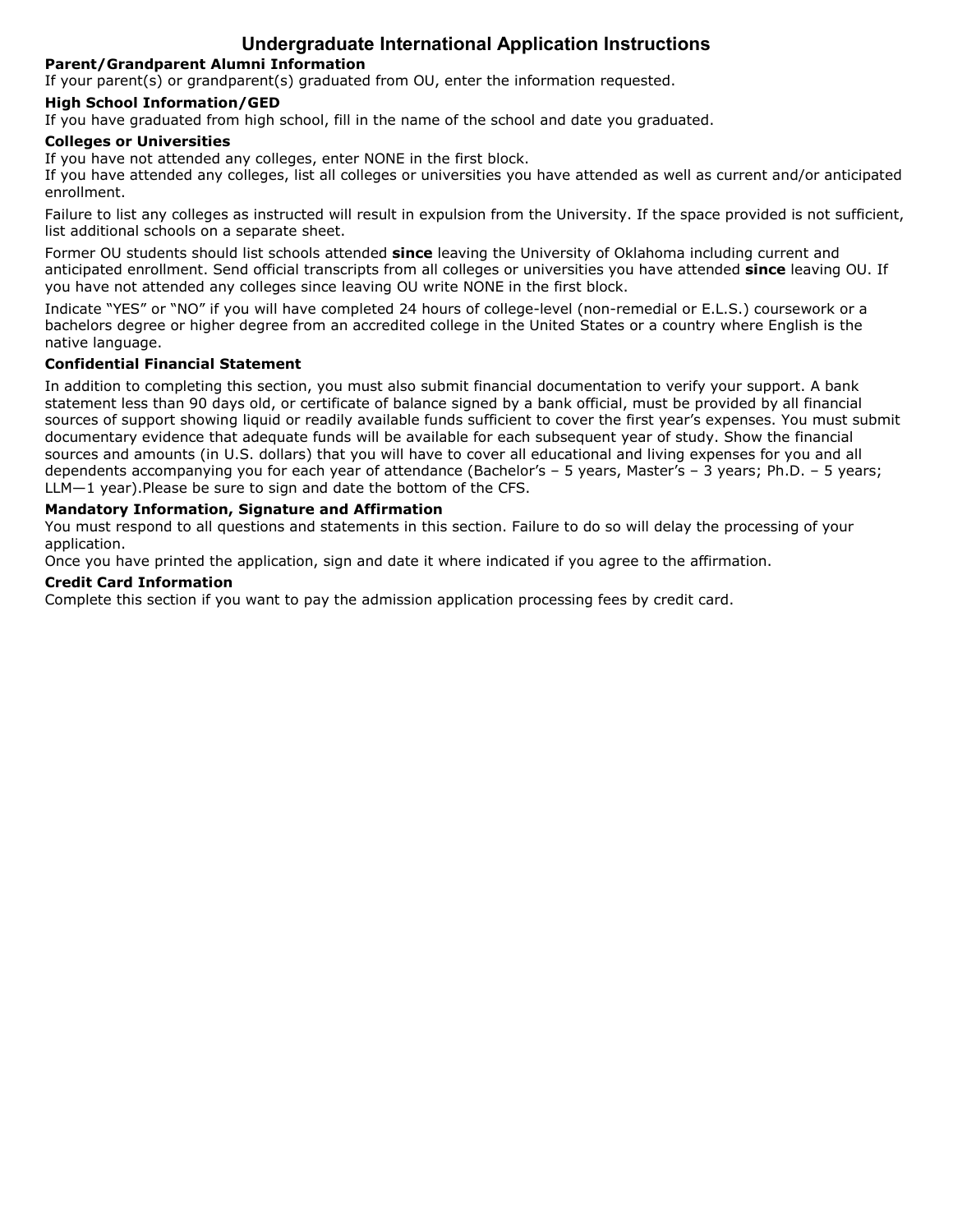# **THE UNIVERSITY OF OKLAHOMA INTERNATIONAL APPLICATION FOR ADMISSION**

**OFFICE OF ADMISSIONS 1000 ASP AVENUE ROOM 127, NORMAN OK 73019-4076 [http://www.ou.edu](http://www.ou.edu/) ADMISSIONS & RECORDS-OU-TULSA 4502 E. 4th ST., 2C11, TULSA OK 74135-2512 [http://tulsa.ou.edu](http://tulsa.ou.edu/)**



| <b>APPLICATION DEADLINES</b>                                         | FALL |                     | <b>SPRING SUMMER</b> |
|----------------------------------------------------------------------|------|---------------------|----------------------|
| Undergraduate U.S. Citizens April 1 Nov 1<br>and permanent residents |      |                     | April 1              |
| International students (all<br>levels) outside the U.S.              |      | March1 Sept 1 Feb 1 |                      |

**PLEASE PRINT OR TYPE. USE DARK INK.** 

**LEGAL NAME**

| Last Name (Family or Surname)                                                               | First Name       |                              | Middle Name                                                                                                |             | Suffix (Jr, Sr, II) |         | Preferred First Name                 |
|---------------------------------------------------------------------------------------------|------------------|------------------------------|------------------------------------------------------------------------------------------------------------|-------------|---------------------|---------|--------------------------------------|
| OTHER NAMES UNDER WHICH YOUR RECORDS MAY APPEAR                                             |                  |                              |                                                                                                            |             |                     |         |                                      |
| Other Name 1                                                                                | Other Name 2     |                              | Other Name 3                                                                                               |             |                     |         | Maiden Name                          |
| <b>STUDENT INFORMATION</b>                                                                  |                  |                              |                                                                                                            |             |                     |         |                                      |
| U.S. Social Security Number*                                                                |                  | Birth Date MM/DD/YYYY        | Gender<br>Male $\square$<br>Female <b>□</b>                                                                |             |                     |         | Sooner ID# (to be assigned by OU)    |
| STUDENT HOME COUNTRY PERMANENT ADDRESS (REQUIRED)                                           |                  |                              |                                                                                                            |             |                     |         |                                      |
| Number<br><b>Street</b>                                                                     |                  | City                         | State                                                                                                      |             | Zip or Postal Code  | Country |                                      |
| <b>MAILING ADDRESS FOR REPLY</b>                                                            |                  |                              |                                                                                                            |             |                     |         |                                      |
| Number<br><b>Street</b>                                                                     |                  | City                         | <b>State</b>                                                                                               |             | Zip or Postal Code  | Country |                                      |
| PHONE NUMBERS AND E-MAIL ADDRESS                                                            |                  |                              |                                                                                                            |             |                     |         |                                      |
| Home Telephone                                                                              |                  | Cell Phone<br>(<br>$\lambda$ |                                                                                                            |             | Email Address       |         |                                      |
| PARENT OR GUARDIAN INFORMATION                                                              |                  |                              |                                                                                                            |             |                     |         |                                      |
| Parent/Guardian 1-Last Name (Family or Surname)                                             |                  | First Name                   |                                                                                                            | Middle Name |                     |         | Phone<br>$\lambda$                   |
| Number<br><b>Street</b>                                                                     |                  | City                         | State                                                                                                      |             | Zip or Postal Code  | Country |                                      |
| Parent/Guardian 2-Last Name (Family or Surname)                                             |                  | First Name                   |                                                                                                            | Middle Name |                     |         | Phone<br>$\lambda$<br>(              |
| Number<br><b>Street</b>                                                                     |                  | City                         | <b>State</b>                                                                                               |             | Zip or Postal Code  | Country |                                      |
| CITIZENSHIP INFORMATION: Please check the appropriate box                                   |                  |                              |                                                                                                            |             |                     |         |                                      |
| U.S. Citizen Q<br>U.S. Permanent Resident Q<br>Non U.S. Citizen <b>□</b>                    | Country of Birth |                              | City of Birth                                                                                              |             |                     |         | Country of Citizenship (If Not U.S.) |
| Desired Visa:<br>$\Box$ F-1 (for I-20) $\Box$ J-1 (for DS219)                               |                  | $\Box$ other (specify)       | Current Visa (if in United States):<br>$\Box$ F-1 (for I-20) $\Box$ J-1 (for DS219) $\Box$ other (specify) |             |                     |         |                                      |
| If you are currently on Optional Practical Training,<br>provide beginning and ending dates: |                  |                              | If you need a J-1 visa, you must indicate the position<br>you last held in your country:                   |             |                     |         |                                      |
| <b>RESIDENCE STATUS</b>                                                                     |                  |                              |                                                                                                            |             |                     |         |                                      |
| Resident of Oklahoma □                                                                      |                  | How Long: YRS MTHS           | Non Resident □                                                                                             |             |                     |         |                                      |
| <b>U.S. VETERAN INFORMATION</b>                                                             |                  |                              |                                                                                                            |             |                     |         |                                      |
| □ YES □ NO<br>Veteran                                                                       |                  |                              |                                                                                                            |             |                     |         |                                      |
|                                                                                             |                  |                              |                                                                                                            |             |                     |         |                                      |
|                                                                                             |                  |                              | AREA BELOW FOR OFFICE USE ONLY                                                                             |             |                     |         |                                      |

\*Required for IRS reporting and Financial Aid. Not a permanent student ID. You will be notified of your permanent Sooner ID at a later date, once it has been assigned.

TERM ENTER ADMIT TYPE STUDENT TYPE RES APPL FEE THE REST ARE REST APPL FELT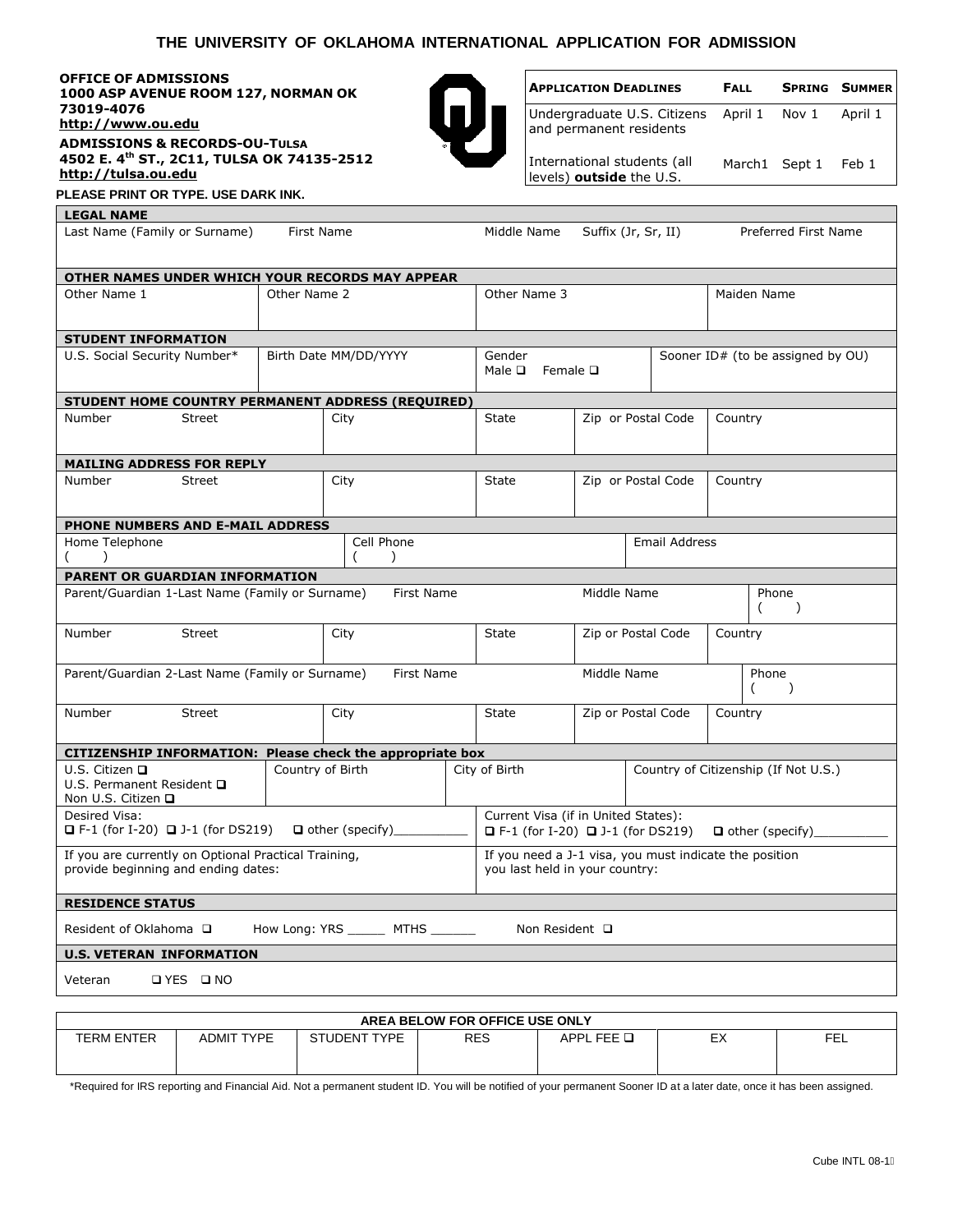| <b>LEGAL NAME</b> |                                                                                |                     |                     |                                                                                                                                                                                                                                                                                                                                                                                                                                                                                                                                                                                                                                                                                                                                                                                                                                                                                                                                                                                                                                                                                                                                                                                                                                                                                               |               |             |                               |                                                                                                                                          |                      |                                                          |                                    |
|-------------------|--------------------------------------------------------------------------------|---------------------|---------------------|-----------------------------------------------------------------------------------------------------------------------------------------------------------------------------------------------------------------------------------------------------------------------------------------------------------------------------------------------------------------------------------------------------------------------------------------------------------------------------------------------------------------------------------------------------------------------------------------------------------------------------------------------------------------------------------------------------------------------------------------------------------------------------------------------------------------------------------------------------------------------------------------------------------------------------------------------------------------------------------------------------------------------------------------------------------------------------------------------------------------------------------------------------------------------------------------------------------------------------------------------------------------------------------------------|---------------|-------------|-------------------------------|------------------------------------------------------------------------------------------------------------------------------------------|----------------------|----------------------------------------------------------|------------------------------------|
|                   | Last Name (Family or Surname)                                                  |                     | First Name          |                                                                                                                                                                                                                                                                                                                                                                                                                                                                                                                                                                                                                                                                                                                                                                                                                                                                                                                                                                                                                                                                                                                                                                                                                                                                                               | Middle Name   |             | Suffix (Jr, Sr, II)           |                                                                                                                                          |                      | Preferred First Name                                     |                                    |
|                   |                                                                                |                     |                     |                                                                                                                                                                                                                                                                                                                                                                                                                                                                                                                                                                                                                                                                                                                                                                                                                                                                                                                                                                                                                                                                                                                                                                                                                                                                                               |               |             |                               |                                                                                                                                          |                      |                                                          |                                    |
|                   |                                                                                |                     |                     | TERM YOU PLAN TO ENTER THE UNIVERSITY OF OKLAHOMA (SEE DEADLINES LISTED AT TOP OF PAGE 1)                                                                                                                                                                                                                                                                                                                                                                                                                                                                                                                                                                                                                                                                                                                                                                                                                                                                                                                                                                                                                                                                                                                                                                                                     |               |             |                               |                                                                                                                                          |                      |                                                          |                                    |
| □ Fall Semester   | (YEAR)                                                                         | □ Spring Semester   |                     | (YEAR)                                                                                                                                                                                                                                                                                                                                                                                                                                                                                                                                                                                                                                                                                                                                                                                                                                                                                                                                                                                                                                                                                                                                                                                                                                                                                        | □ Summer Term | (YEAR)      | Intersession:                 | May $\Box$ August $\Box$ December $\Box$<br>(short session offered between terms)                                                        |                      | Year                                                     |                                    |
| <b>CAMPUS</b>     |                                                                                |                     | <b>APPLYING FOR</b> |                                                                                                                                                                                                                                                                                                                                                                                                                                                                                                                                                                                                                                                                                                                                                                                                                                                                                                                                                                                                                                                                                                                                                                                                                                                                                               |               |             |                               |                                                                                                                                          |                      |                                                          |                                    |
|                   | □ Norman Campus<br>$\Box$ OU-Tulsa                                             |                     |                     | □ Undergraduate Degree<br>□ Second Undergraduate Degree                                                                                                                                                                                                                                                                                                                                                                                                                                                                                                                                                                                                                                                                                                                                                                                                                                                                                                                                                                                                                                                                                                                                                                                                                                       |               |             | $\Box$ Reciprocal Exchange    | □ Graduate Degree (Check One)                                                                                                            | □ Master's           |                                                          | $\Box$ Doctorate<br>□ Study Abroad |
|                   | <b>MAJOR</b> - International students must<br>choose a specific major program. |                     |                     | <b>MAJOR CODE</b>                                                                                                                                                                                                                                                                                                                                                                                                                                                                                                                                                                                                                                                                                                                                                                                                                                                                                                                                                                                                                                                                                                                                                                                                                                                                             |               |             |                               | Applicants interested in Pre-Dentistry, Pre-Medicine, Pre-Optometry<br>and Pre-Veterinary Medicine please indicate code - see code sheet |                      |                                                          | <b>CODE</b>                        |
|                   |                                                                                |                     |                     |                                                                                                                                                                                                                                                                                                                                                                                                                                                                                                                                                                                                                                                                                                                                                                                                                                                                                                                                                                                                                                                                                                                                                                                                                                                                                               |               |             |                               |                                                                                                                                          |                      |                                                          |                                    |
|                   | <b>HAVE YOU EVER ATTENDED OU?</b>                                              |                     |                     | IF YES, LAST OU CAMPUS ATTENDED                                                                                                                                                                                                                                                                                                                                                                                                                                                                                                                                                                                                                                                                                                                                                                                                                                                                                                                                                                                                                                                                                                                                                                                                                                                               |               |             |                               | <b>HAVE YOU EARNED A DEGREE AT OU?</b>                                                                                                   |                      |                                                          |                                    |
|                   |                                                                                |                     | □                   | □                                                                                                                                                                                                                                                                                                                                                                                                                                                                                                                                                                                                                                                                                                                                                                                                                                                                                                                                                                                                                                                                                                                                                                                                                                                                                             | □             | $\Box$      | $\Box$                        |                                                                                                                                          |                      |                                                          |                                    |
| $\square$ Yes     | $\square$ No                                                                   |                     | Norman              | Health Sci<br>Center                                                                                                                                                                                                                                                                                                                                                                                                                                                                                                                                                                                                                                                                                                                                                                                                                                                                                                                                                                                                                                                                                                                                                                                                                                                                          | Tulsa         | Cont Educ   | <b>CESL</b>                   | ⊔Yes<br>$\square$ No                                                                                                                     |                      |                                                          |                                    |
|                   | If Yes, Former OU ID Number                                                    |                     |                     |                                                                                                                                                                                                                                                                                                                                                                                                                                                                                                                                                                                                                                                                                                                                                                                                                                                                                                                                                                                                                                                                                                                                                                                                                                                                                               |               |             |                               | If Yes, Degree                                                                                                                           |                      |                                                          | Date                               |
|                   |                                                                                |                     | From Mo/Yr          |                                                                                                                                                                                                                                                                                                                                                                                                                                                                                                                                                                                                                                                                                                                                                                                                                                                                                                                                                                                                                                                                                                                                                                                                                                                                                               |               | To Mo/Yr    |                               |                                                                                                                                          |                      |                                                          |                                    |
|                   | PARENT/GRANDPARENT ALUMNI INFORMATION                                          |                     |                     | IF YOUR PARENT(S) OR GRANDPARENT(S) GRADUATED FROM THE UNIVERSITY OF OKLAHOMA, PLEASE PROVIDE THE FOLLOWING INFORMATION:                                                                                                                                                                                                                                                                                                                                                                                                                                                                                                                                                                                                                                                                                                                                                                                                                                                                                                                                                                                                                                                                                                                                                                      |               |             |                               |                                                                                                                                          |                      |                                                          |                                    |
|                   | Father/Grandfather:                                                            | Last Name           |                     | First Name                                                                                                                                                                                                                                                                                                                                                                                                                                                                                                                                                                                                                                                                                                                                                                                                                                                                                                                                                                                                                                                                                                                                                                                                                                                                                    |               | Middle Name |                               | Date of Birth                                                                                                                            |                      | Year Graduated                                           |                                    |
|                   | Mother/Grandmother:                                                            | Last Name           |                     | First Name                                                                                                                                                                                                                                                                                                                                                                                                                                                                                                                                                                                                                                                                                                                                                                                                                                                                                                                                                                                                                                                                                                                                                                                                                                                                                    |               | Middle Name |                               | Date of Birth                                                                                                                            |                      | <b>Year Graduated</b>                                    |                                    |
|                   | <b>HIGH SCHOOL INFORMATION</b>                                                 |                     |                     |                                                                                                                                                                                                                                                                                                                                                                                                                                                                                                                                                                                                                                                                                                                                                                                                                                                                                                                                                                                                                                                                                                                                                                                                                                                                                               |               |             |                               |                                                                                                                                          |                      |                                                          |                                    |
|                   | Graduation Date: (MM/YY)                                                       | Name of High School |                     | City                                                                                                                                                                                                                                                                                                                                                                                                                                                                                                                                                                                                                                                                                                                                                                                                                                                                                                                                                                                                                                                                                                                                                                                                                                                                                          |               | State       |                               | Country                                                                                                                                  |                      | High School Code                                         |                                    |
| in high school)   |                                                                                |                     |                     | OTHER COLLEGES OR UNIVERSITIES ATTENDED (include current or future enrollments as well as concurrent college enrollment while                                                                                                                                                                                                                                                                                                                                                                                                                                                                                                                                                                                                                                                                                                                                                                                                                                                                                                                                                                                                                                                                                                                                                                 |               |             |                               |                                                                                                                                          |                      |                                                          |                                    |
|                   |                                                                                |                     |                     | New students must list and provide official credentials from ALL schools or colleges attended prior to entering the University of Oklahoma,<br>including a current or anticipated enrollment, if applicable. Former students must list and provide official credentials from all<br>schools and colleges attended since leaving the University of Oklahoma, including a current or anticipated enrollment, if applicable.<br>If you have not attended any colleges, indicate "None" in the first space below. Failure to list any colleges as instructed will result in<br>denial/rescission of admission, denial of further admission or expulsion from the University. Additionally, all students must submit<br>official transcripts of all work taken at other institutions while concurrently enrolled at OU or during any other semester or session while not<br>attending OU. All transcripts, test scores, correspondence or other materials submitted in conjunction with an application for<br>admission become the permanent property of the University and will not be returned. Should you need copies of your transcripts<br>for other purposes, you must obtain them from the originating institution(s). If space provided is insufficient, please list additional schools on |               |             |                               |                                                                                                                                          |                      |                                                          |                                    |
|                   |                                                                                |                     |                     | a separate piece of paper. Please do not write in shaded area.                                                                                                                                                                                                                                                                                                                                                                                                                                                                                                                                                                                                                                                                                                                                                                                                                                                                                                                                                                                                                                                                                                                                                                                                                                |               |             |                               |                                                                                                                                          |                      |                                                          |                                    |
| Code              | Name of Institution                                                            |                     |                     | City and State                                                                                                                                                                                                                                                                                                                                                                                                                                                                                                                                                                                                                                                                                                                                                                                                                                                                                                                                                                                                                                                                                                                                                                                                                                                                                | Start         | End         | Graduated or<br>Will Graduate |                                                                                                                                          | Diploma or<br>Degree |                                                          | Level of Enrollment                |
|                   |                                                                                |                     |                     |                                                                                                                                                                                                                                                                                                                                                                                                                                                                                                                                                                                                                                                                                                                                                                                                                                                                                                                                                                                                                                                                                                                                                                                                                                                                                               | MO/YR         | MO/YR       | MO/YR                         |                                                                                                                                          |                      | <b>QUndergraduate</b><br>□Graduate<br>$\square$ Law      | <b>QELS</b>                        |
| Code              | Name of Institution                                                            |                     |                     | City and State                                                                                                                                                                                                                                                                                                                                                                                                                                                                                                                                                                                                                                                                                                                                                                                                                                                                                                                                                                                                                                                                                                                                                                                                                                                                                | Start         | End         | Graduated or<br>Will Graduate |                                                                                                                                          | Diploma or<br>Degree |                                                          | Level of Enrollment                |
|                   |                                                                                |                     |                     |                                                                                                                                                                                                                                                                                                                                                                                                                                                                                                                                                                                                                                                                                                                                                                                                                                                                                                                                                                                                                                                                                                                                                                                                                                                                                               | MO/YR         | MO/YR       | MO/YR                         |                                                                                                                                          |                      | <b>QUndergraduate</b><br><b>□Graduate</b><br><b>QLaw</b> | <b>QELS</b>                        |
| Code              | Name of Institution                                                            |                     |                     | City and State                                                                                                                                                                                                                                                                                                                                                                                                                                                                                                                                                                                                                                                                                                                                                                                                                                                                                                                                                                                                                                                                                                                                                                                                                                                                                | Start         | End         | Graduated or<br>Will Graduate |                                                                                                                                          | Diploma or<br>Degree |                                                          | Level of Enrollment                |
|                   |                                                                                |                     |                     |                                                                                                                                                                                                                                                                                                                                                                                                                                                                                                                                                                                                                                                                                                                                                                                                                                                                                                                                                                                                                                                                                                                                                                                                                                                                                               | MO/YR         | MO/YR       | MO/YR                         |                                                                                                                                          |                      | <b>QUndergraduate</b><br><b>□Graduate</b><br><b>QLaw</b> | <b>QELS</b>                        |
| Code              | Name of Institution                                                            |                     |                     | City and State                                                                                                                                                                                                                                                                                                                                                                                                                                                                                                                                                                                                                                                                                                                                                                                                                                                                                                                                                                                                                                                                                                                                                                                                                                                                                | Start         | End         | Graduated or<br>Will Graduate |                                                                                                                                          | Diploma or<br>Degree |                                                          | Level of Enrollment                |
|                   |                                                                                |                     |                     |                                                                                                                                                                                                                                                                                                                                                                                                                                                                                                                                                                                                                                                                                                                                                                                                                                                                                                                                                                                                                                                                                                                                                                                                                                                                                               | MO/YR         | MO/YR       | MO/YR                         |                                                                                                                                          |                      | <b>QUndergraduate</b><br><b>□Graduate</b><br>□Law        | <b>QELS</b>                        |

All undergraduate transfer students please check YES or NO: Will you have attempted 24 or more semester hours of COLLEGE-LEVEL (nonremedial) coursework prior to attending OU? \_\_\_\_\_\_ YES \_\_\_\_\_\_ NO

Will you have successfully completed 24 or more semester hours of COLLEGE-LEVEL (not remedial or E.L.S.) coursework or a bachelor's degree or higher degree from an accredited college in the United States or a country where English is the native language? \_\_\_\_\_\_ YES \_\_\_\_\_\_ NO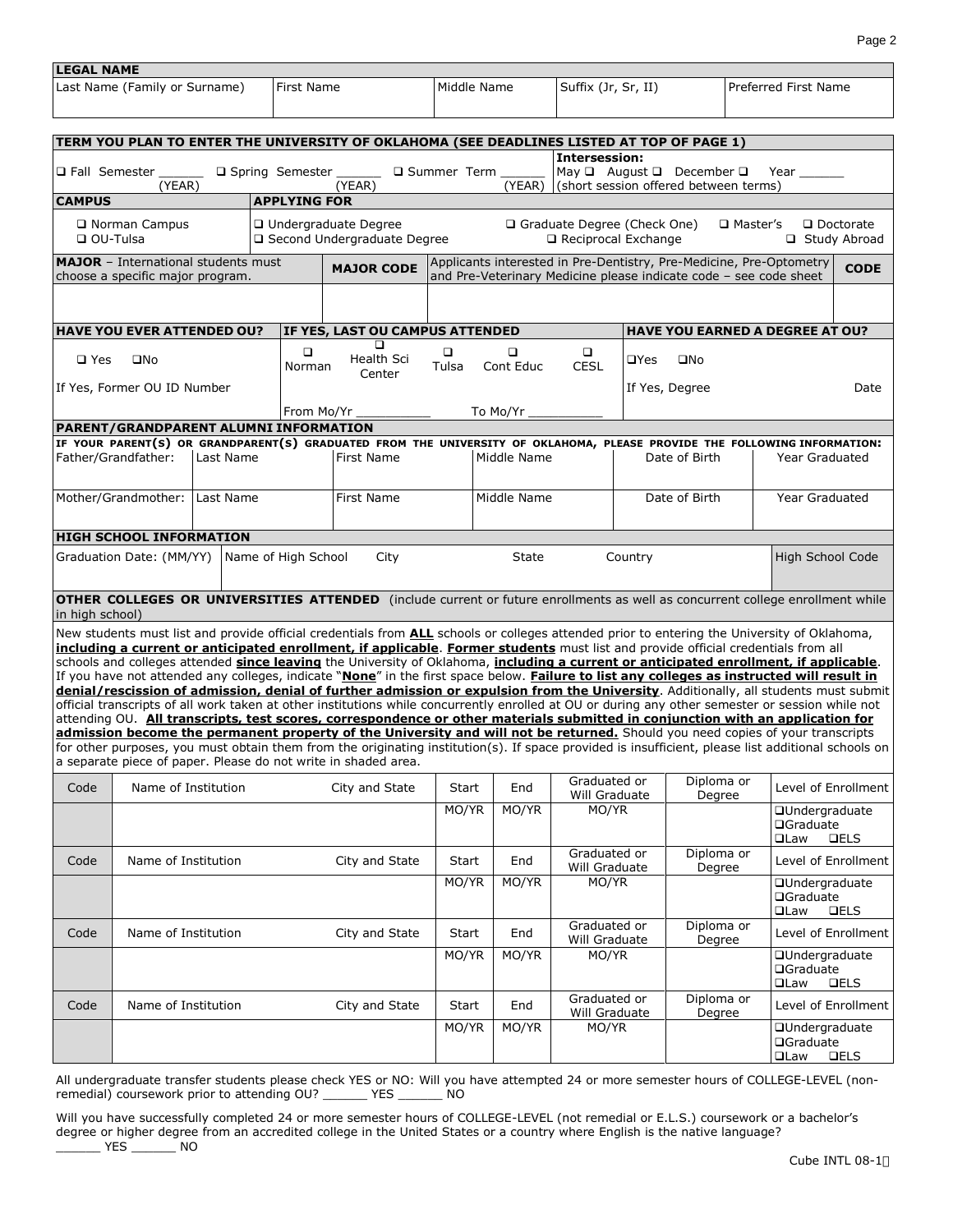### **Confidential Financial Statement – page 1**

You must have adequate financial resources to provide for your educational expenses without having to resort to unauthorized employment. It is the responsibility of the University of Oklahoma to secure from you verification of your financial resources. A form I-20 or DS2019 will be issued only if you have provided certification of financial ability to cover your expenses for all years of attendance at the University of Oklahoma.

In addition to completing this form you must also submit financial documentation to verify your support. A bank statement less than 90 days old, or certificate of balance signed by a bank official, must be provided by all financial sources of support showing liquid or readily available funds sufficient to cover the first year's expenses. You must submit documentary evidence that adequate funds will be available for each subsequent year of study.

• If the bank account is not in your name, include a [financial support letter](http://catalog.ou.edu/Applications/Admissions/FSL.pdf) from the account holder verifying that s/he will be supporting you. If the bank statement is not written in English please provide a certified translation.

• If your financial support will be provided by a sponsor in the U.S., you are required to complete [form I-134.](http://www.uscis.gov/files/form/i-134.pdf) Sponsor in the U.S. includes U.S. citizens, nationals, or lawful permanent residents; age 18 or over; and live in one of the 50 states, Washington DC, or a U.S. territory or possession.

• If you are being supported by a business or organization, provide a letter less than 90 days old stating the U.S. dollar amount of their support.

#### ACCEPTABLE SECONDARY FUNDING DOCUMENTATION

- Family employment confirmation letter, must include company name,
	- job title, years of employment and salary
- Scholarship letter with renewable funds
- U.S. citizen sponsor bank statement
- Personal bank statement
- Family bank statement
- Assistantship or fellowship letter, provided by the university • Investment Statement

If you have a passport, send a clear photocopy of the biographic page and expiration date to the Office of Admissions. If dependents will accompany you to OU, provide clear copies of your dependents' passport biographic page and the expiration date, along with marriage and birth certificates, as applicable, to verify your family relationship. If you are currently in the U.S., also provide a copy of the page from your passport showing your current U.S. visa.

|                                                                                                                                                                                              |                                                                                                                                                                                                                                                                                                      |             | <b>PERSONAL INFORMATION</b>               |                                                                      |                                                                                       |                                                                          |
|----------------------------------------------------------------------------------------------------------------------------------------------------------------------------------------------|------------------------------------------------------------------------------------------------------------------------------------------------------------------------------------------------------------------------------------------------------------------------------------------------------|-------------|-------------------------------------------|----------------------------------------------------------------------|---------------------------------------------------------------------------------------|--------------------------------------------------------------------------|
| Last Name (Family or Surname)                                                                                                                                                                | First Name                                                                                                                                                                                                                                                                                           | Middle Name |                                           |                                                                      | Birth Date MM/DD/YYYY                                                                 | Sooner ID# (if available)                                                |
| Country of Birth<br>City of Birth<br>Country of Citizenship                                                                                                                                  |                                                                                                                                                                                                                                                                                                      |             |                                           | Country of Legal Permanent Residence                                 |                                                                                       |                                                                          |
| SEVIS Number (if you have previously entered the U.S. and have been assigned a SEVIS number):                                                                                                |                                                                                                                                                                                                                                                                                                      |             |                                           |                                                                      |                                                                                       |                                                                          |
| Home Country Permanent Address                                                                                                                                                               |                                                                                                                                                                                                                                                                                                      |             |                                           | U.S. Mailing Address (if applicable)                                 |                                                                                       |                                                                          |
|                                                                                                                                                                                              |                                                                                                                                                                                                                                                                                                      |             | <b>VISA INFORMATION</b>                   |                                                                      |                                                                                       |                                                                          |
| Intended Visa:<br>Current Visa (if in United States):<br>Dother (specify)<br>□F-1 (for I-20)□J-1 (for DS219)□other (specify)<br>$\blacksquare$ F-1 (for I-20) $\blacksquare$ J-1 (for DS219) |                                                                                                                                                                                                                                                                                                      |             |                                           |                                                                      |                                                                                       |                                                                          |
| If you need a J-1 visa, you must indicate the position you last held in<br>Please provide validity dates of Post-Completion Practical Training, if<br>applicable:<br>your country:           |                                                                                                                                                                                                                                                                                                      |             |                                           |                                                                      |                                                                                       |                                                                          |
|                                                                                                                                                                                              |                                                                                                                                                                                                                                                                                                      |             | <b>ESTIMATED EXPENSES (CALENDER YEAR)</b> |                                                                      |                                                                                       |                                                                          |
| <b>Living Expenses</b><br>Room and Board - \$8,382<br>Books and Supplies - \$1,200<br>Medical Insurance - \$1,050<br>Personal Expenses - \$2,788                                             | <b>Graduate Majors</b><br>Architecture (24HRS)<br>Landscape Architecture, Regional and City Planning (30HRS)<br>Const Admin, Engineering, Computer Science, Petroleum Engineering                                                                                                                    |             |                                           |                                                                      | Tuition & fees*<br>\$21,800<br>\$25,900<br>\$15,600                                   | Total**<br>\$36,200<br>\$41,300<br>\$31,000                              |
| <b>One-time estimated cost</b><br>for students in Arch, Engr,<br><b>Comp Sci&amp; Petro Engr</b><br>Laptop Computer - \$2,000                                                                | (18HRS)<br>Arts & Sciences, Education, Fine Arts, International Studies (18HRS)<br>Atmospheric & Geographic Sci., Earth & Energy (18HRS)<br>Journalism, Business (18HRS, except MBA)<br>Master of Business Administration (33HRS)<br>Master of Accountancy (18HRS)<br>Art (major code M060) (30 HRS) |             |                                           | \$15,400<br>\$15,600<br>\$16,000<br>\$32,400<br>\$17,600<br>\$25,500 | \$28,800<br>\$29,000<br>\$29,500<br>\$45,800<br>\$31,000<br>\$38,900                  |                                                                          |
| <b>Additional Expenses for</b><br><b>Dependents</b><br>Spouse - \$4,000<br>Child - \$2,500                                                                                                   | Law $(31HRS)$<br>LLM (24HRS)<br>Undergraduate Majors (based on 30HRS)<br>Architecture, Engineering, Computer Science, Petroleum Engineering<br>Arts & Sciences, Education, Fine Arts, International Studies<br>Atmospheric & Geographic Sci., Business, Earth & Energy, Journalism                   |             |                                           |                                                                      | \$31,400<br>\$34,200<br><b>Tuition &amp; fees</b><br>\$21,750<br>\$21,350<br>\$22,100 | \$44,800<br>\$47,650<br><b>Total</b><br>\$37,200<br>\$34,800<br>\$35,500 |
|                                                                                                                                                                                              | Art<br>Aviation                                                                                                                                                                                                                                                                                      |             |                                           |                                                                      | \$21,200<br>\$31,700                                                                  | \$36,650<br>\$45,100                                                     |

**Please note that these estimates are subject to change.** 

\*Some departments also add service charges to specific courses to cover expenses for equipment needed for their courses. These service charges are indicated in the class schedule each semester next to the course listing.

\*\*Tuition, fees, living expenses. See [https://bursar.ou.edu/tuition\\_fees.cfm](https://bursar.ou.edu/tuition_fees.cfm) for a complete listing of individual fees.

**IMPORTANT:** For budgeting purposes, the amounts listed above can be expected to increase at least 5-10% annually and may be greatly affected either positively or negatively by such factors as individual spending habits, living arrangements (single vs. shared room/apartment) and individual transportation needs. These amounts are estimates determined by using the actual cost figures for the 2012-2013 year.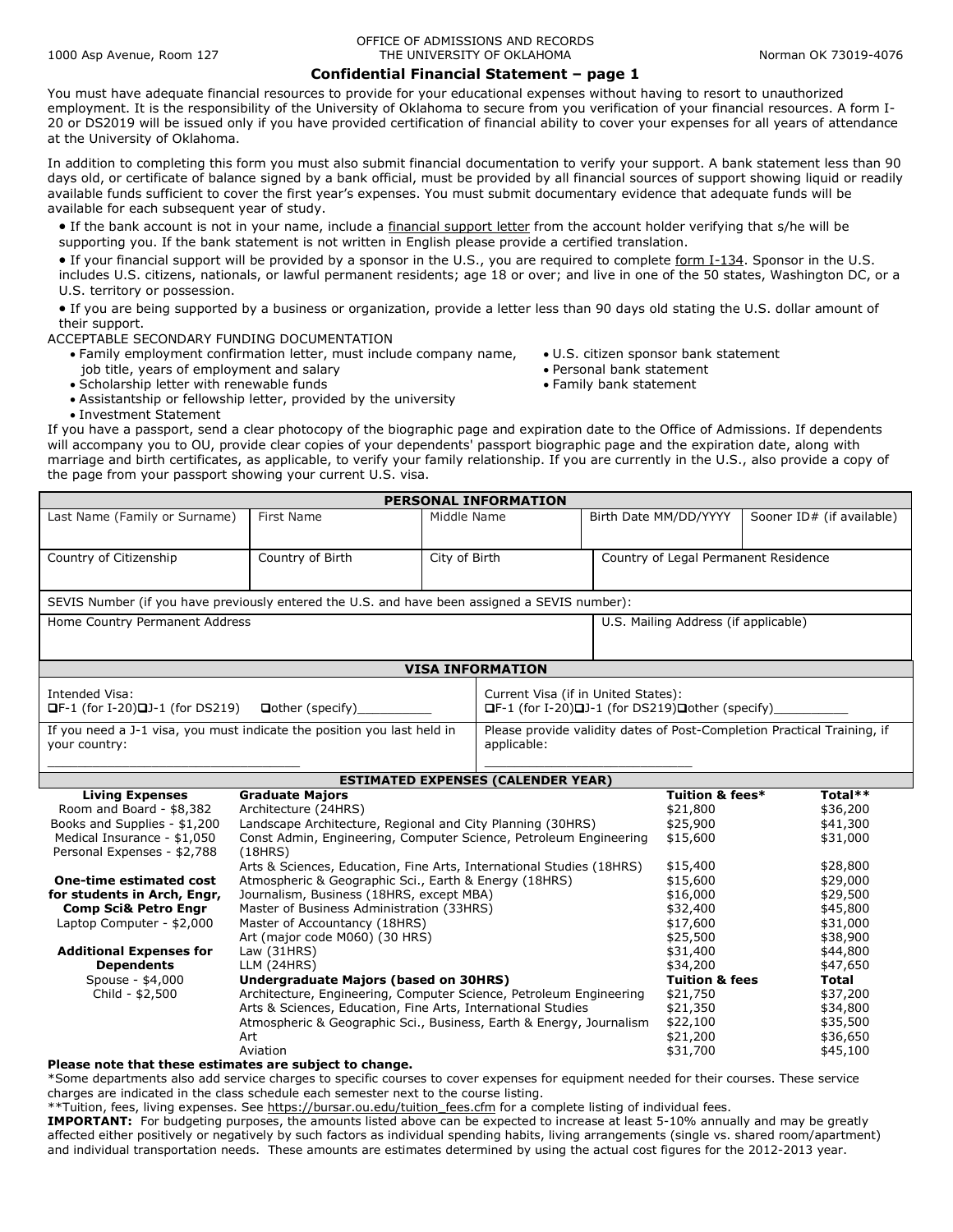### OFFICE OF ADMISSIONS AND RECORDS THE UNIVERSITY OF OKLAHOMA Norman OK 73019-4076

#### **Confidential Financial Statement – page 2**

|                                                                          |            | .           |                       |                           |
|--------------------------------------------------------------------------|------------|-------------|-----------------------|---------------------------|
| Last Name (Family or Surname)                                            | First Name | Middle Name | Birth Date MM/DD/YYYY | Sooner ID# (if available) |
|                                                                          |            |             |                       |                           |
| PLEASE RESPOND TO ALL ITEMS BELOW WHICH APPLY TO YOUR FINANCIAL SUPPORT: |            |             |                       |                           |

Please show below the financial sources and amounts (in U.S. dollars) that you will have to cover all educational and living expenses for you and all dependents accompanying you for each year of attendance (Bachelor's – 5 years, Master's – 3 years; Ph.D. – 5 years; LLM—1 year).

| <b>SOURCE(S) OF SUPPORT</b>      | <b>AMOUNT AVAILABLE</b> | <b>YEARS PROVIDED</b>               |
|----------------------------------|-------------------------|-------------------------------------|
| Self:                            | $\sharp$                | $2 \cap 3 \cap 4 \cap$<br>5 O       |
| Parent or family:                |                         | $2 \cap 3 \cap 4 \cap$<br>5 O<br>┱  |
| Private sponsor (non-family):    |                         | <sup>2</sup>                        |
| Scholarship (list organization): |                         | $2 \cap 3 \cap 4 \cap 5 \cap$       |
| Other (provide details):         |                         | $2 \cap 3 \cap 4 \cap$<br>5 O<br>n. |
| Total:                           |                         | 4                                   |

 $\Box$  (Graduate Applicants Only) I have or will contact the department to apply for an assistantship.

 **Please Note:** Most assistantships do not cover all of the estimated expenses. You must list the maximum amount you or your family can provide in the spaces provided above. This will not affect the amount of the assistantship you are awarded, but if we do not have this information your admission and issuance of the I-20 or DS 2019 will be delayed.

|                                                                                                                                        |           | <b>DEPENDENT INFORMATION</b> |                        |        |  |  |  |  |
|----------------------------------------------------------------------------------------------------------------------------------------|-----------|------------------------------|------------------------|--------|--|--|--|--|
| If you wish your I-20 or DS2019 to reflect your dependent(s), you must provide the information requested below for each family member. |           |                              |                        |        |  |  |  |  |
| Spouse Name (last, first, middle)                                                                                                      | Birthdate | City and Country of Birth    | Country of Citizenship | Gender |  |  |  |  |
|                                                                                                                                        |           |                              |                        |        |  |  |  |  |
| Child Name (last, first, middle)                                                                                                       | Birthdate | City and Country of Birth    | Country of Citizenship | Gender |  |  |  |  |
|                                                                                                                                        |           |                              |                        |        |  |  |  |  |
| Child Name (last, first, middle)                                                                                                       | Birthdate | City and Country of Birth    | Country of Citizenship | Gender |  |  |  |  |
|                                                                                                                                        |           |                              |                        |        |  |  |  |  |
| Child Name (last, first, middle)                                                                                                       | Birthdate | City and Country of Birth    | Country of Citizenship | Gender |  |  |  |  |
|                                                                                                                                        |           |                              |                        |        |  |  |  |  |
| List additional children, their birthdates, city and country of birth, country of citizenship and gender on a senarate piece of paper  |           |                              |                        |        |  |  |  |  |

### List additional children, their birthdates, city and country of birth, country of citizenship and gender on a separate piece of paper.

### **APPLICANT STATEMENT**

**I,\_\_\_\_\_\_\_\_\_\_\_\_\_\_\_\_\_\_\_\_\_\_\_\_\_\_\_\_\_\_\_\_\_\_\_, do hereby certify that:**

### **(applicant's full name)**

- I will have sufficient funds in U.S. currency available to me for each academic year to cover the educational and living expenses, as stipulated on this form, plus adequate funds for my travel to and from the U.S. and for personal expenses.
- I will have sufficient funds to cover living and travel expenses for any dependents who accompany me.
- If I remain in the U.S. during the summer/winter breaks, I will also have sufficient funds to cover living and travel expenses for myself and any dependents who accompany me.
- If I attend summer school, I will have sufficient funds to cover tuition and fees, books, and supplies.
- If I do not remain in the U.S. during the summer/winter breaks, I will have sufficient funds to purchase a plane ticket.
- These funds can and will be provided during my entire period of studies by the individual or agency identified on this form.
- I can make arrangements to have the necessary funds transferred to the U.S. and available to me prior to registration each semester.
- I understand that my educational and living expenses are subject to increase each year at OU, and I will be prepared to increase the amount of my sponsorship each year accordingly.

Signature: \_\_\_\_\_\_\_\_\_\_\_\_\_\_\_\_\_\_\_\_\_\_\_\_\_\_\_\_\_\_\_\_\_\_\_\_\_\_\_\_\_\_\_\_\_\_\_\_\_\_\_\_\_\_\_\_\_\_\_\_\_\_\_\_\_Date: \_\_\_\_\_\_\_\_\_\_\_\_\_\_\_\_\_\_\_\_\_\_\_\_\_\_\_

Cube CFS08-12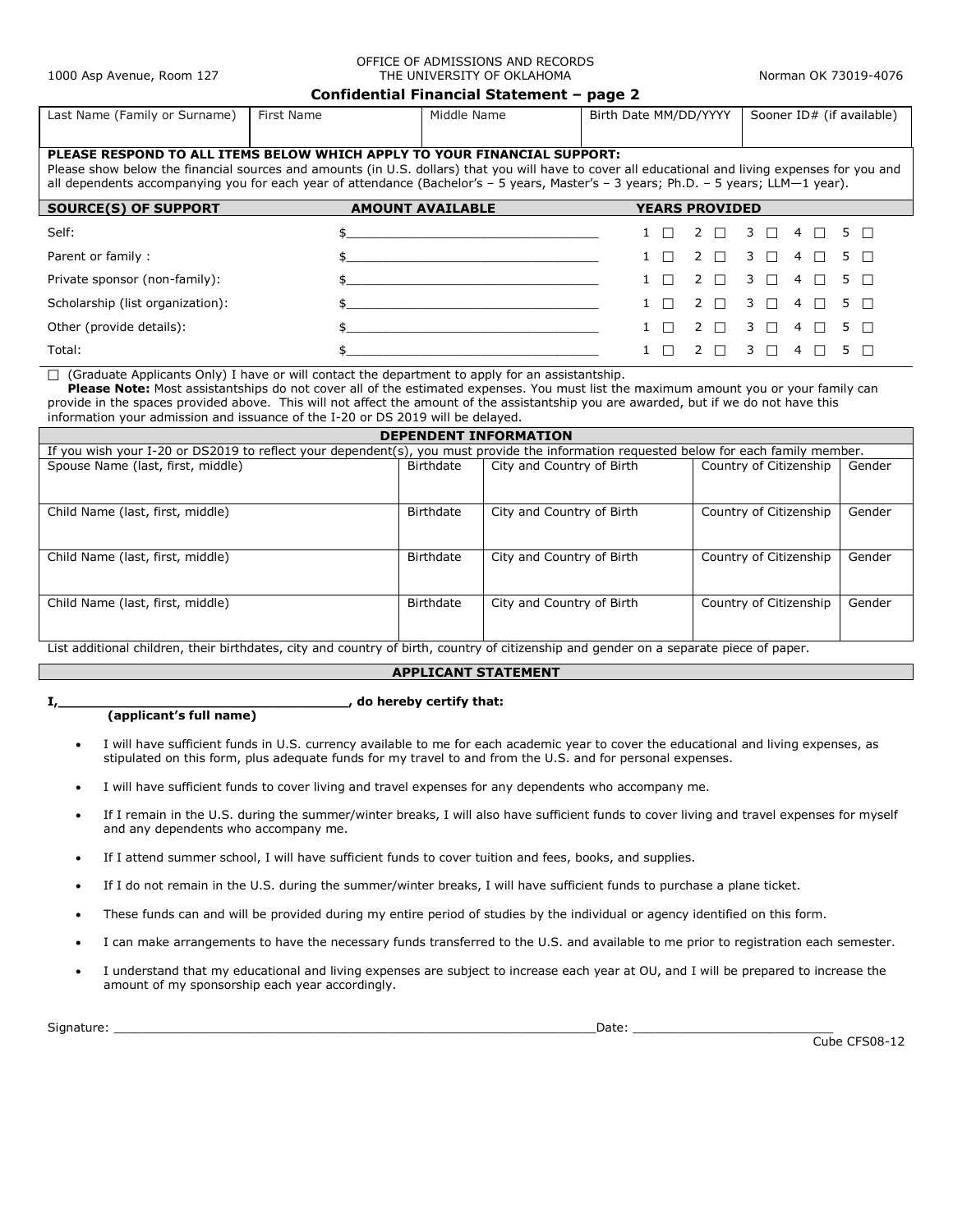#### **Signature and Affirmation**

| <b>LEGAL NAME</b> |                                                                                                                                                                                                                                                          |             |                     |                      |  |  |  |
|-------------------|----------------------------------------------------------------------------------------------------------------------------------------------------------------------------------------------------------------------------------------------------------|-------------|---------------------|----------------------|--|--|--|
| Last Name         | First Name                                                                                                                                                                                                                                               | Middle Name | Suffix (Jr, Sr, II) | Preferred First Name |  |  |  |
|                   |                                                                                                                                                                                                                                                          |             |                     |                      |  |  |  |
|                   |                                                                                                                                                                                                                                                          |             |                     |                      |  |  |  |
|                   |                                                                                                                                                                                                                                                          |             |                     |                      |  |  |  |
|                   | $\parallel$ I understand that, subsequent to submitting this application, I have an affirmative obligation to report to the Office<br>. A Admiration of the Holmester of Abbiletiene (4) and concerted on condition from and college countriestic former |             |                     |                      |  |  |  |

**of Admissions at the University of Oklahoma: (1) any suspension or expulsion from any college or university for nonacademic reasons within fifteen (15) days of such action becoming final; and/or (2) any felony conviction attributed to me within fifteen (15) days of such conviction being filed with the appropriate court clerk's office.**

**I affirm by my signature that I have furnished all information requested in this application. I understand that submitting any false information to the University, including but not limited to, false transcripts, test scores or any information contained on this form, or withholding information about my previous academic history will make my application for admission to the University, as well as any future applications, subject to denial, or will result in expulsion from the University. If I am accepted and enroll, I pledge to conduct myself with academic integrity and abide by the tenets of The University of Oklahoma's Integrity Pledge (**[www.ou.edu/honorcouncil/](http://www.ou.edu/honorcouncil/)**)**

**Applicant Signature: \_\_\_\_\_\_\_\_\_\_\_\_\_\_\_\_\_\_\_\_\_\_\_\_\_\_\_\_\_\_\_\_\_\_\_\_\_\_\_\_\_\_\_\_\_\_\_\_ Date \_\_\_\_\_\_\_\_\_\_\_\_\_\_\_\_\_\_\_\_\_\_\_**

*Unsigned applications will be returned to the applicant for signature and will delay further processing of the Application*

**NOTIFICATION TO STUDENTS:** The University of Oklahoma reserves the right at all times to modify admission requirements and to discontinue, modify, or otherwise change its degree programs when it determines it is in the best interest of the University to do so.

The University of Oklahoma is committed to the goal of equal educational opportunities for students with disabilities. Requests for reasonable accommodation for disability-related needs should be submitted to the Disability Resource Center. Phone (405) 325- 3852 or (405) 325-4173 (TTY), **drc@ou.edu**; [www.drc.ou.edu](http://www.drc.ou.edu/)**.**

### **THIS IS MANDATORY INFORMATION. Failure to complete this section will delay the processing of your application.**

Have you ever been expelled from a high school? \_\_\_\_\_YES \_\_\_\_\_NO

|             |     |  |  | Have you ever been expelled or suspended from a college or university as a result of a non-academic issue? |
|-------------|-----|--|--|------------------------------------------------------------------------------------------------------------|
| ________YES | NO. |  |  |                                                                                                            |

Are you currently under a felony indictment, have you ever been convicted of a felony, entered a plea of guilty or nolo contendere, received a suspended/deferred sentence to a felony charge, or have you ever had a protective order issued against you?

YES NO

Are you or have you ever been a "prohibited person" within the meaning of 18 U.S.C.A. §922(g) who cannot possess a firearm? \_\_\_\_\_YES \_\_\_\_\_NO

If YES to any of the above questions, please write a description of the circumstances and submit it to the Office of Admissions with your application. Please include your full legal name, date of birth, and current mailing address. No decision will be made on your application until you provide this documentation.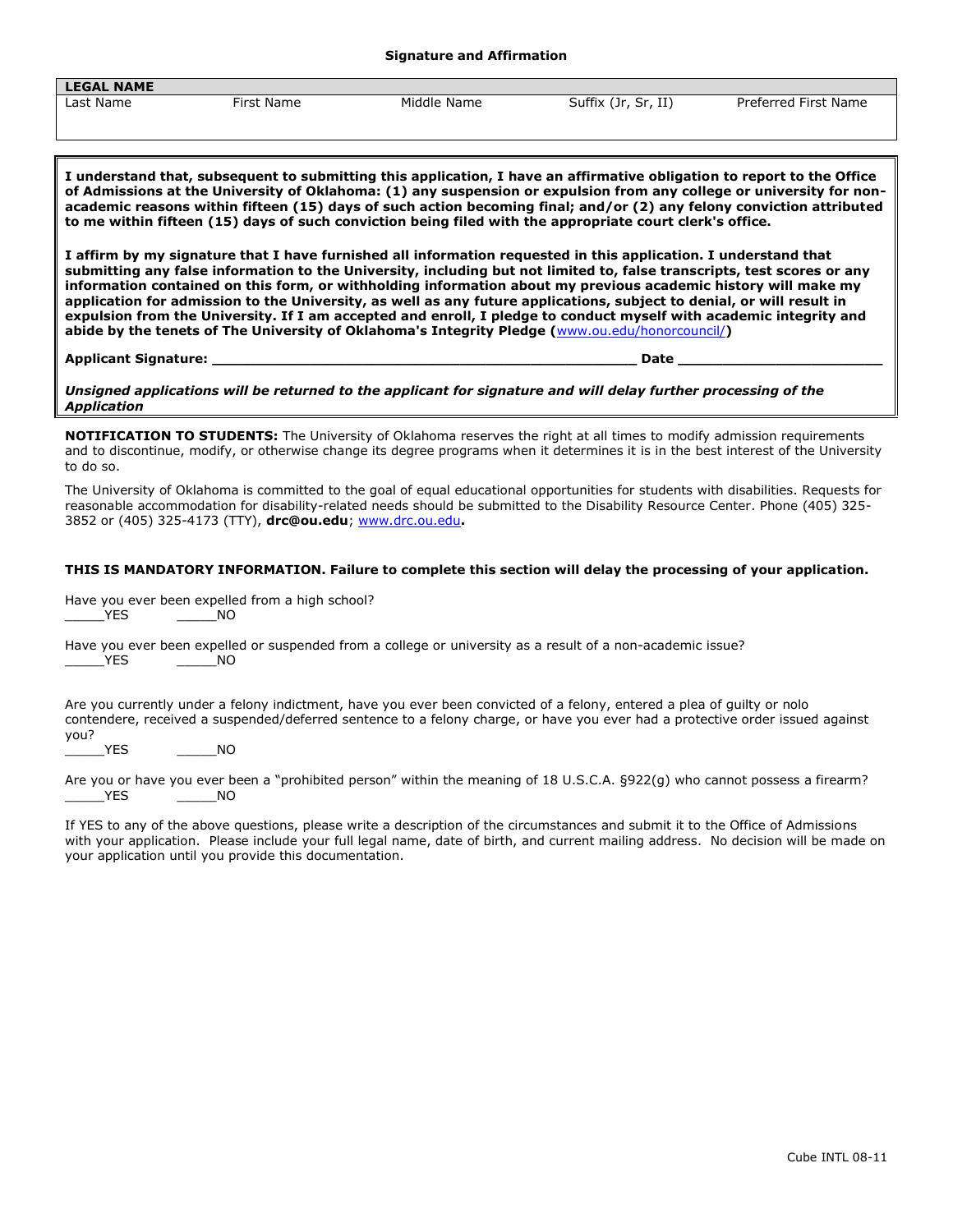### **Admission Application Processing Fee**

| <b>LEGAL NAME</b>             |            |             |                     |                      |  |  |
|-------------------------------|------------|-------------|---------------------|----------------------|--|--|
| Last Name (Family or Surname) | First Name | Middle Name | Suffix (Jr, Sr, II) | Preferred First Name |  |  |

A non-refundable admission processing fee must be paid for each application. No action will be taken on your application until the fee is received.

### **The fee is payable by check or money order made payable to "The University of Oklahoma" in U.S. dollars through a U.S. bank, or by credit card.**

| <b>Required Admission Processing Fee:</b>                 |
|-----------------------------------------------------------|
| □ \$90 International Applicants                           |
| <b>Optional Fee</b>                                       |
| □ \$75 Center for English as a Second Language (C.E.S.L.) |
|                                                           |
| <b>Credit Card Information</b><br>(Please Print)          |

| <b>Cardholder Name:</b>             | (Last) |            | (First)                                                                                                                                                                                                                                                   | (Middle)                                                                           |  |  |
|-------------------------------------|--------|------------|-----------------------------------------------------------------------------------------------------------------------------------------------------------------------------------------------------------------------------------------------------------|------------------------------------------------------------------------------------|--|--|
| Cardholder<br>Signature:            |        |            |                                                                                                                                                                                                                                                           |                                                                                    |  |  |
| <b>Card Number:</b>                 |        | Exp. Date: |                                                                                                                                                                                                                                                           |                                                                                    |  |  |
|                                     |        |            | Note: On VISA / MasterCard / Discover the Verification Number is a 3-digit, non-<br>following the credit card account number. On American Express it is a 4 digit, non-<br>embossed number printed above the account number on the face of the card. This | embossed number printed on the signature panel on the back of the card immediately |  |  |
| <b>Verification Number:</b>         |        |            | number is recorded as an additional security precaution.                                                                                                                                                                                                  |                                                                                    |  |  |
| <b>Credit Card Billing Address:</b> |        |            |                                                                                                                                                                                                                                                           |                                                                                    |  |  |
|                                     |        |            |                                                                                                                                                                                                                                                           |                                                                                    |  |  |